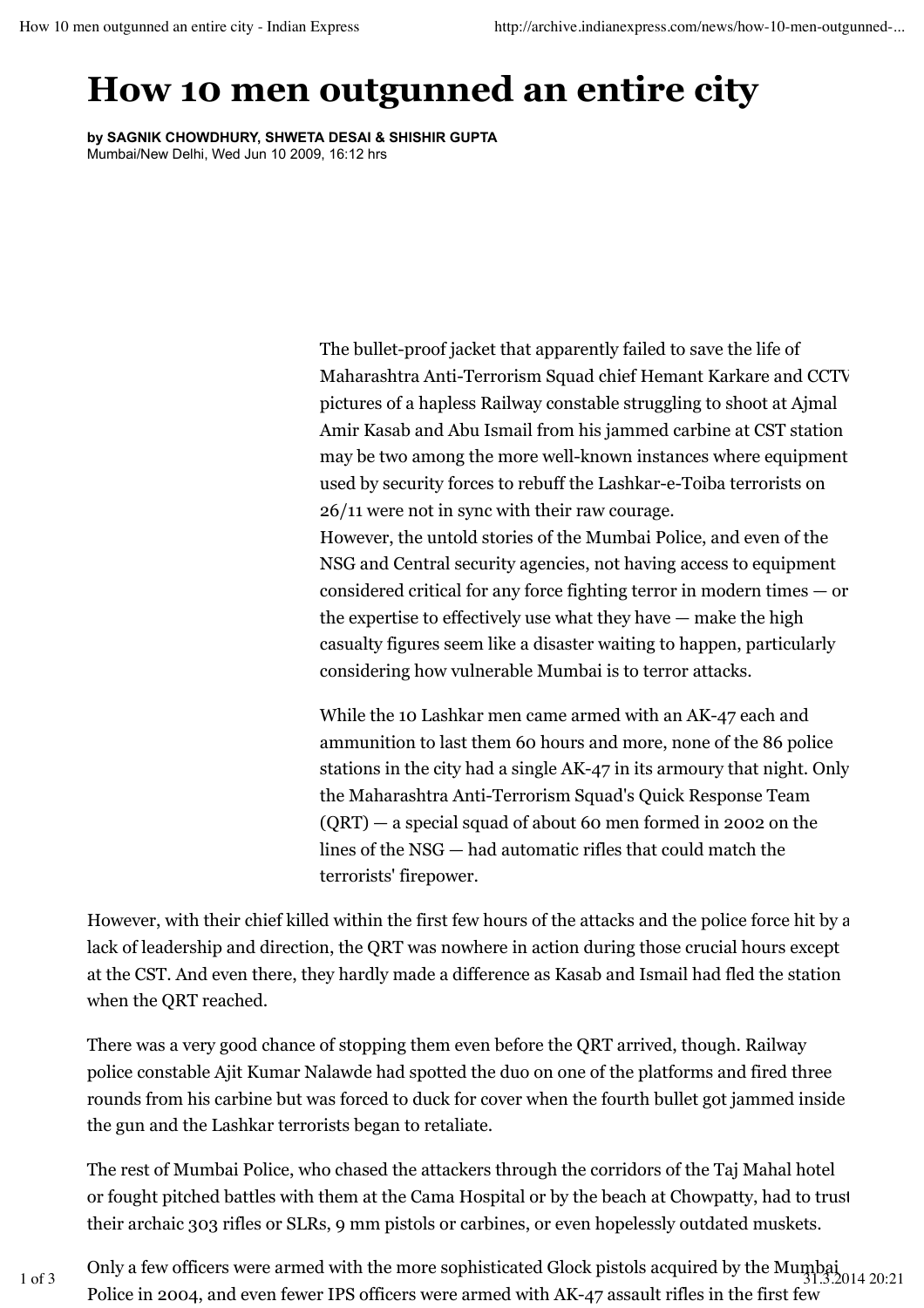Only a few officers were armed with the more sophisticated Glock pistols acquired by the Mumbai Police in 2004, and even fewer IPS officers were armed with AK-47 assault rifles in the first few hours. Moreover, most of the policemen on the streets during the attacks were out of practice as far as firing a weapon was concerned. According to internal orders issued regularly by the Mumbai Police, officers are required to attend firing practice at one of its two firing ranges just once a year.

their archaec 303  $r$  mm pistols or  $S$ LRs, 9  $m$  pistols or carbines, or even hopelessly outdated muskets.

A debate continues to rage in the Maharashtra Assembly on why the state government had not procured Grade III bulletproof vests that can stop AK-47 bullets fired from a specific distance, although the government has sought to defend the vests available saying those killed despite wearing the vests were all shot above their shoulders. But few, if any, have any explanation on why the only bulletproof vehicle that had been procured for the ATS only a month earlier was not used that night.

Equipment problems, however, were not the prerogative of just the Mumbai Police. The NSG, which is believed to have much of what Germany's elite counter-terrorism police unit GSG-9 uses, did not have night-vision devices needed to see during gunbattles inside the dark corridors of The Oberoi and the Taj or when operations were conducted at night. The NSG ended up borrowing the devices, which need to be charged, from the Mumbai Police on the night of November 27.

Ditto for gas grenades and gas masks. The NSG considered smoking out the terrorists inside the Taj as they were proving to be tough customers and again asked the Mumbai Police for gas grenades and masks on November 28. Mumbai Police Commissioner Hassan Gafoor sent three police control room vans, which routinely carry gas grenades, to the Taj after the stun grenades the NSG had used there proved ineffective. Eventually though, the gas grenades were not used for fear of collateral damage to the hostages.

As reported earlier in this series, the NSG also found the VHF communications sets used by the teams that went inside the heritage wing of the Taj did not work well due to the thick walls in the old building, often hampering communication between teams.

Again, security and intelligence agencies that were tapping the phones of the terrorists inside the Taj, the Oberoi and Nariman House did not use communication jammers, which are routinely available with all security forces, even though intercepted calls had shown that the Lashkar handlers in Pakistan were passing on crucial operational information to the attackers inside the buildings from within the first hours of the siege.

J K Dutt, the NSG chief during Operation Black Thunder, as the operations to flush out the Lashkar attackers was called, told the Editor-in-Chief of The Indian Express, Shekhar Gupta, in an interview for NDTV's Walk The Talk, that he surveyed the three sites within hours of the force arriving in Mumbai on November 27 and knew that a helicopter would probably be needed to insert commandos on the roof of Nariman House due to its location and inaccessibility.

Although it was not clear whether that operation would begin on the same day or the next day  $-$  it eventually began on November 28 due to delays in vacating neighbours from their houses — Dutt said a helicopter had been asked for on November 27 itself. Although there were helicopters available in Mumbai, they or the pilots were not the ones the NSG had trained with for such critical manoeuvres. 2 of 3 manoeuvres. 31.3.2014 20:21